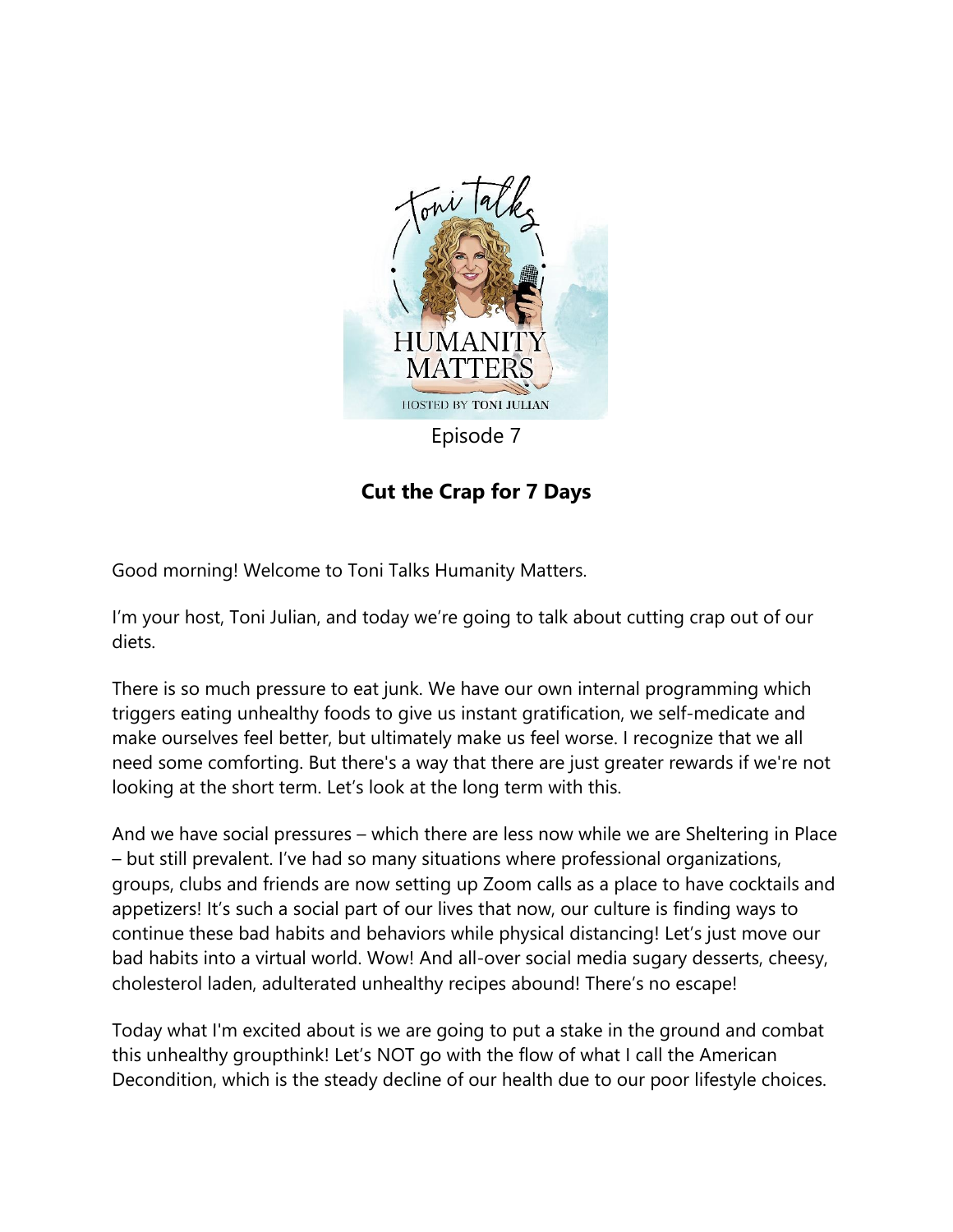Let's improve the quality of the food that we eat because how we eat is makes such a huge difference to how we look, how we feel and most importantly, a major contributor to our overall health and staving off disease. Let's take advantage of this time where we can move through this and come out better than when we started. That is our challenge.

Nutrition has more of an impact than most anything else you can do, with the caveat being getting enough sleep every night.

How do you prioritize your time and our resources toward the many efforts you need to make to keep yourself healthy when you're juggling so many different goals at once? I've conducted research for decades, and my specialty is how to regulate blood sugar, and improve nutrition, stave off disease and especially how to improve body composition. I've worked with individuals and companies and even competed in natural body building competitions and learned how to change my body composition drastically. I was 48 and tied for first place in what's called the "open" which is all other age groups, including 20-year olds!

I wrote a book about my self-reinvention and entitled it: *BITE ME!* because at that point in my life, I was going against this grain of society and eating healthy and NOT going with the flow of what people were eating, what people were drinking. It just wasn't met with very much support. So, people would want me to eat with them, drink with them. Someone even made me a chocolate sundae and said "eat this, you're too thin" and I wasn't. I was eating 3000 calories a day, and for a woman who was 125 pounds and 5'- 3" that is just a ton of food. I was eating healthy, I was crowding out the crap and incorporating super healthy, nutritious foods into my diet. I was very convicted about this because I just came out of surgery for a high-risk, pre-cervical cancer. I came out fine, but I lost my best friend to pancreatic cancer at the same time. I decided to reinvent myself and this figure competition was not about health per se, it was more to let me push myself to where I am uncomfortable and get on stage in a bikini and let's see what I can do. I was not a big person but I had hardly any muscle tone. I wasn't very strong. I didn't feel good, and I was having hormonal issues, hot flashes and that kind of thing. I learned so much about body composition that I started sharing my techniques with people around me.

I have come to learn the priority, given the most impact it has on your health is: 1) sleep 2) food quality and that's what we are going to talk about today 3) food quantity 4) fitness.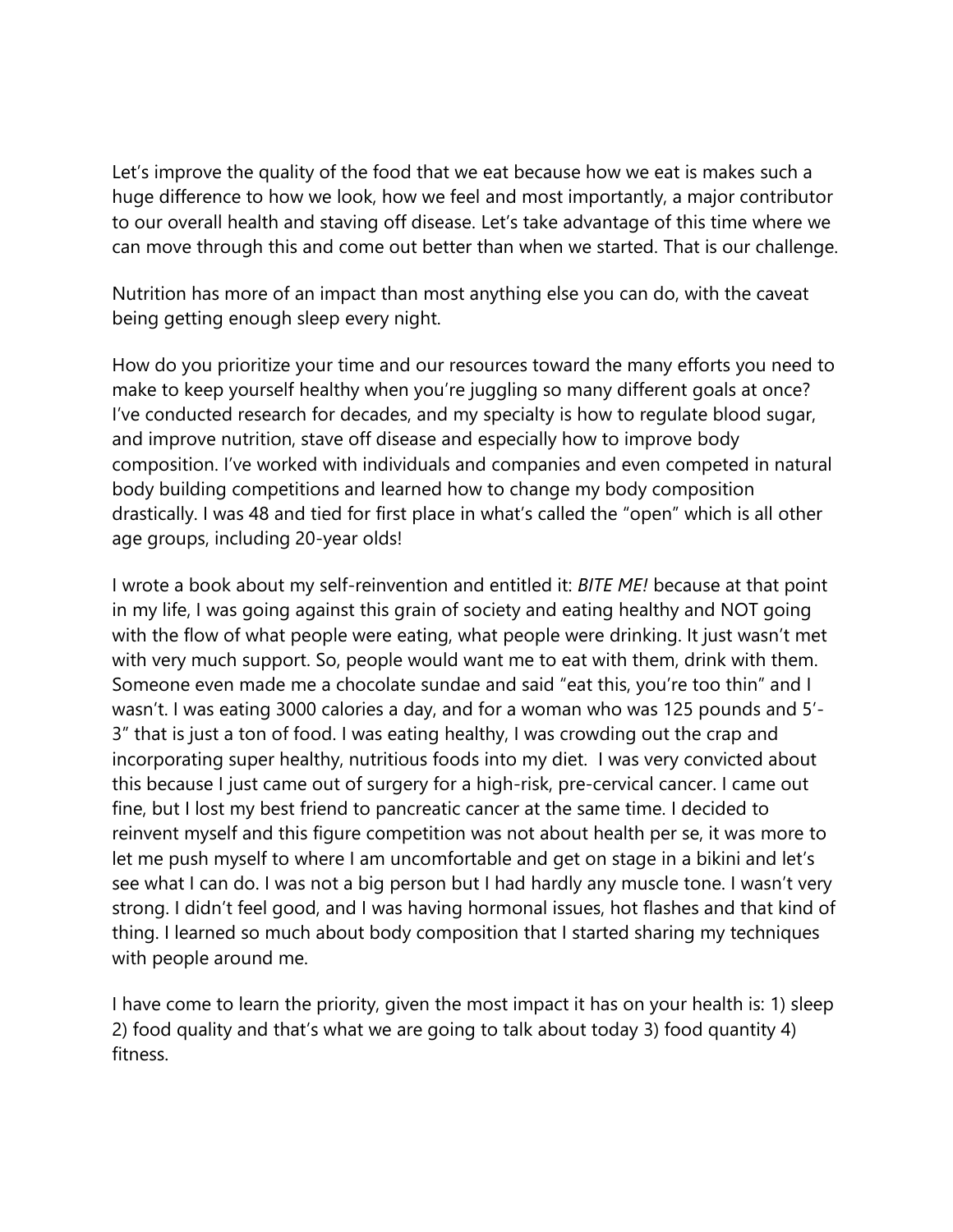We can go workout as much as we want, right? But we're not going to see the changes in our body and more importantly, feel good and have all of our hormones regulated and working if we are also eating crap. Cheap, low quality, processed foods, sugars, overuse of alcohol and fried foods set us up with inflammation, makes us feel lethargic and a major, major contributor to most all preventable, life-threatening diseases.

I really would love to have join me to set an intention to cut the crap for 7 days.

It's only seven days. And now why seven days? Seven days is because for people who do have sugar in their diets or alcohol or substances that are inflammatory, it takes about four days for it to leave our system and at least 7-days for our bodies to normalize and adjust. So even wine, for example, if you have a couple glasses of wine or a couple of beers or a margarita, it takes about four days for it, not just to be out of your system, but for your body to start of get back to normal where it's not disrupting your sleep cycles. So even if you have alcohol, there is a false assumption that it helps you sleep, and it does help you fall asleep initially, but hours later that same night, 2:30am, 4am, whatever, it is likely to wake you up. And so that is very disruptive to our sleep cycles, and then after four days it could lower your blood sugar, up to four days later. If you just think about that harmless glass of wine or two, whiskey, that can impact you.

I've taught people how to modify their eating regimens for years, 12 years now and this particular situation is very straightforward. Not a lot of rules you have to follow or specific foods to buy. I know right now with sheltering in place also that it's a little bit hard to maybe get all the ingredients that you want. I went online and went on Instacart and it was just an epic failure! I think I ended up with five items out of 20 and back and forth with my personal shopper, so I didn't get most of what I needed. So, I understand it's hard right now to get certain things so I'm not going to put any particular restrictions or say you have to eat any specific foods. it's really about crowding unhealthy foods out and bringing in as many healthy and nutritious foods as you have available to you. And that includes fresh foods, pantry items, whatever you have and we're going to talk a little more about how we actually integrate those.

We're not being able to go to the gym or do the things that we want to do. Why not use this time to focus on ourselves and make sure we come out of this experience healthier, and better, than when coming into it? Let's take this time to focus.

The benefit is that you will be able to elevate where you are. I repeat that, elevate where you are, right *now*. And I recognize we all have different levels of where that is right now. You may be eating really healthy, and go off track occasionally, or maybe you have a nightly bad habit that you're trying to kick. Or it could be most of your diet, you are subsisting on low quality foods.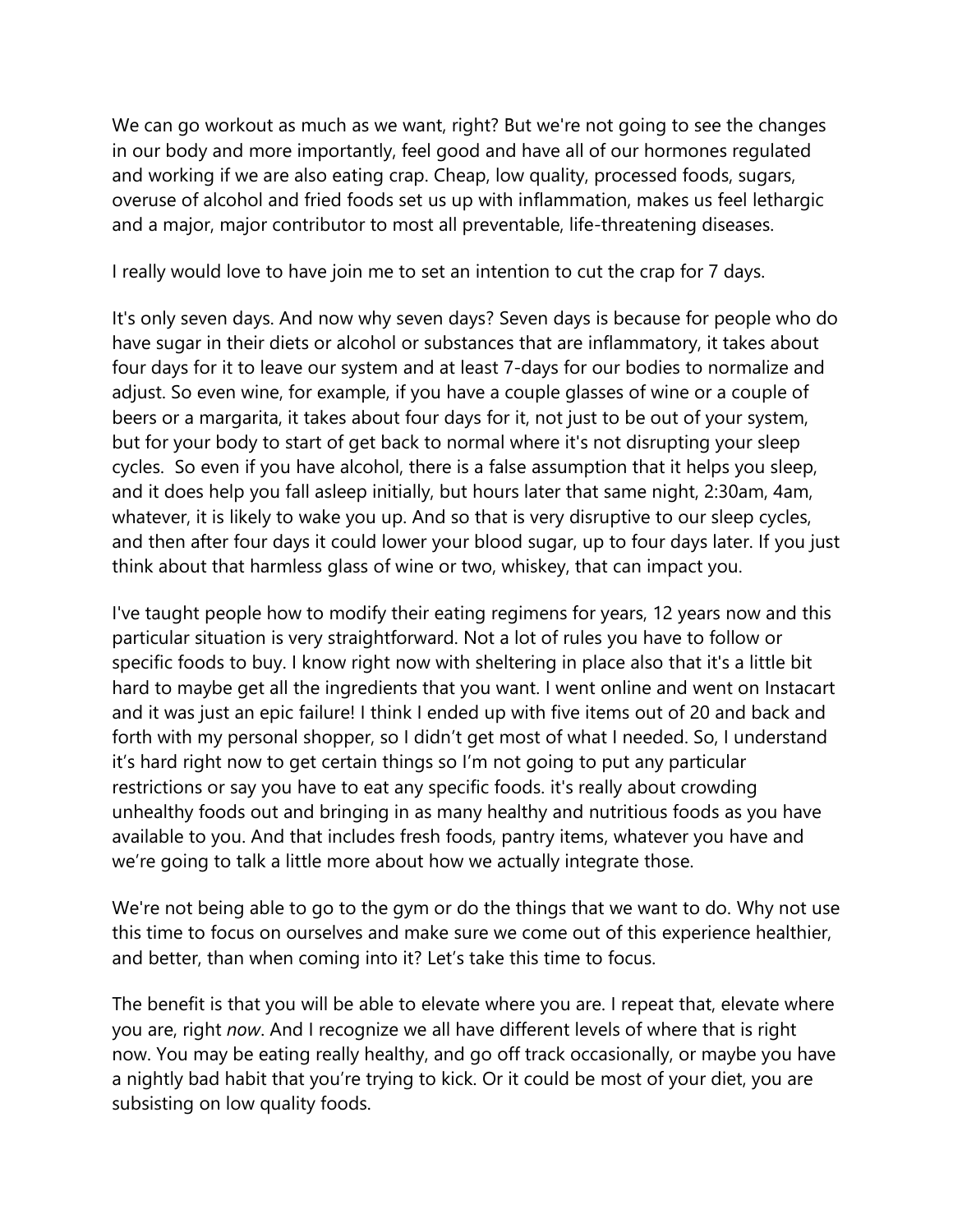For me, my issue was I was having wine most nights with my husband. We'd open up a bottle and sit outside. I thought, oh, why not? And I kind of fell into that trap at first and I justified it by thinking that it made me feel better. And this is just a such a hard adjustment sheltering in place and modifying our behaviors and the fear of getting sick or our family getting sick or loved ones and being pulled in different directions. You know, you've got kids and you may have elderly parents or you may have friends that are home bound and sick, but that's over right now. Right?

So, the kind of trauma part or the abrupt changes are over. Right. We have made those changes. We're into this, I think I'm into this for at least six or seven weeks now.

For me anyway, I feel like that hard adjustment is a little bit past me. It may not be for you and I'm not wanting to take that away from you if you're still struggling with certain aspects of it. Many, many of us are. I have kind of emotionally pivoted and I look at it in a kind of a positive way. In some aspects I try to find the positive and most everything. Now we are getting into that point where it's more of a lifestyle white. Once you're past a week or two and where you're into your sixth, seventh, eighth week, you're developing new habits. You've made those adjustments most likely. And now we're talking lifestyle. If we're in this space right now and you are experiencing things like cravings for sugary, salty, crunchy snacks, I call them PMS foods. But you know, you guys out there probably have those cravings too.

And it could be that maybe our portion control is off or maybe we're eating too much of even good healthy foods. Right? There are different scenarios and different pitfalls that we're each facing. This Cut the Crap program is just a seven-day program you can do for yourself at home. It's not about scale weight, it's about staving off disease. It's about how you feel, how you look and your body composition and that's the amount of muscle you have in proportion to the amount of fat. And we want to be able to eat properly so that we're healthy and that every cell in our body is nourished and functioning the way it's supposed to be functioning. Only when we can cut the crap from our diets can we truly be our authentic selves and use our gifts and we all have gifts to share with the world.

And I am big on this because I feel like I am coming into mine finally at 60 years old and if we're putting crap in our body, we are tamping our gifts down. Okay. And I am learning this myself because I feel like I've hidden behind being a little bit of shyness and drinking wine and doing things that basically make me not be fully present. So now I am on this quest and I am encouraging you to make some similar adjustments to just to elevate yourself. Like let's be in this to be fully present, fully aware, fully awake. We are not going to be able to be the people that were put on this earth to be and be able to help and share with other people and less we are.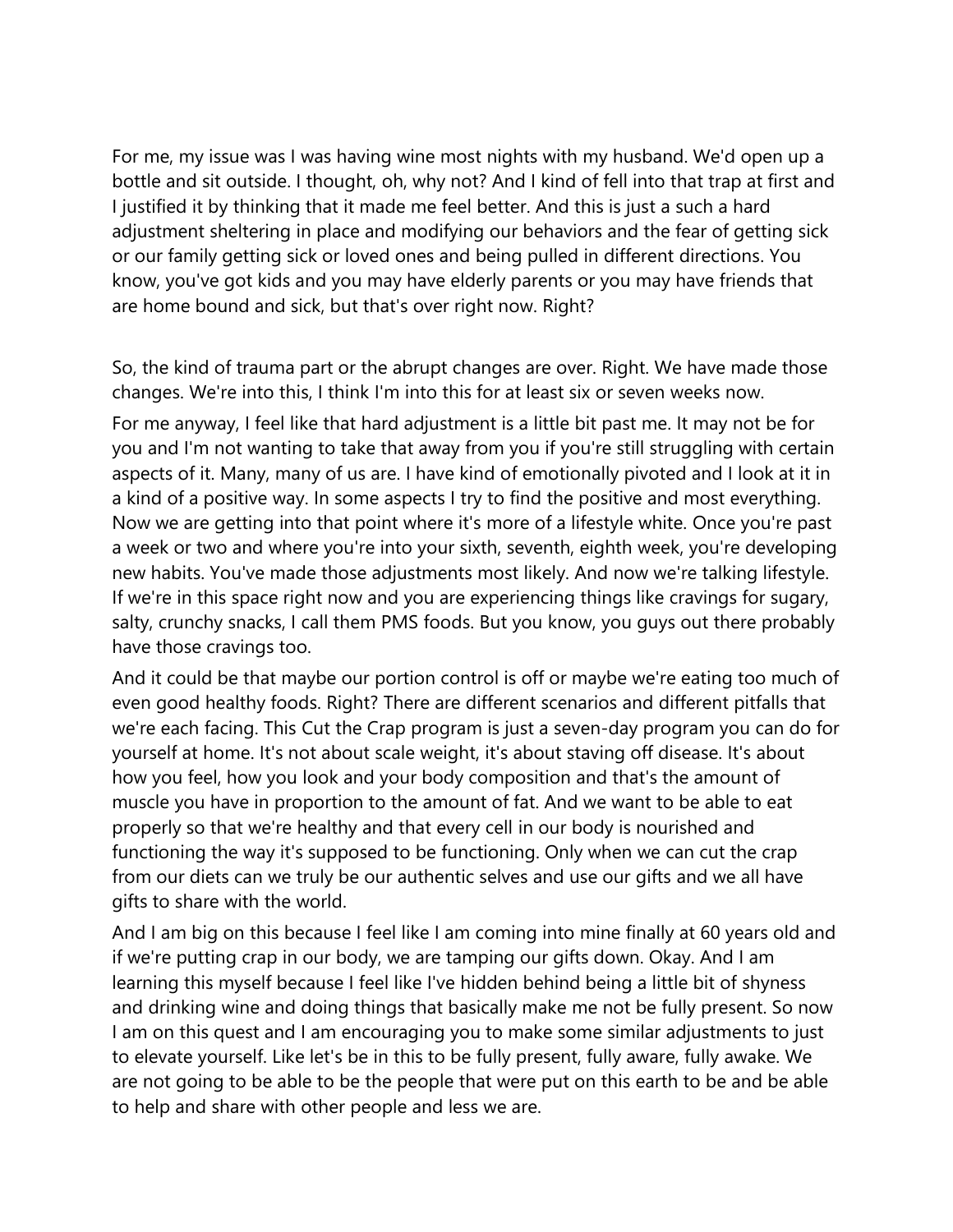And to get there, we need to take impeccable care of ourselves, love ourselves, and nourish our bodies. And it's not about being perfect. It's more what I've coached people to think about is that it's more that you are just making the best decision as you can in terms of your nutrition as you move along. So, meal prep, preparing in advance will make you much more successful or just think about when you're making a choice, it's like, should I eat this leftover Chinese food or should I have this yogurt and an apple and some almonds? Clearly one is way better for you than the other one, but so many times we are just eating because thanks tastes great and it's comforting us.

So here are the guidelines. I'm going to go through the categories of the different macronutrients. Those include complex carbohydrates, lean proteins, and healthy fats, which things to stay away from and give you some ideas of things that you can incorporate in its place.

Crowding out the crap. The number one culprit I believe is sugar. And whenever I've done public speaking events, I always ask people to, we do this game or ask them to all stand and then to sit down if they've eaten certain crappy foods in their diet. And I may ask, sit down if you didn't have breakfast and certain number of people will sit down and then I'll say, sit down if you've had sugar, like cookies, blah, blah, blah, baked goods. And literally 90% of the women, bam, they'll sit down together!

It's so funny because people realize, yeah, we do all kind of do this, don't we? When it comes to sugar, think about not just the obvious ones like cookies and sugary sodas. If you do that, a pancake, syrup and then white processed food also can go into that category of sugar because when foods are processed, they metabolize really quickly and convert to sugar.

It could be a bagel or it could be sourdough bread, which is, I know it's yummy with melted butter on it, but I get it. But those things, let's take those out of our diet just for seven days because they will metabolize quickly and they will help spike our blood sugars. So even something like agave, which we've all heard in the past, it's so healthy and low-glycemic and that is not it at all. I even wrote about it in my first book thinking that it was healthy and everybody did it and they promoted it as being a low-glycemic product and it absolutely was not the case. So even educated nutrition experts like myself can be thrown off track until we learn better. You can look at ingredient labels. If you do buy something that is a processed minimally processed granola or whatever, take a look at the sugars.

All right, and let's swap those sugars out. Some ideas are fresh fruit and berries are wonderful. They're very high in antioxidants. Bananas have potassium. We want to eat a rainbow of fruits and vegetables so you can swap out. If you're looking for something a little bit sweet, say you are doing a smoothie and you have your protein powder and your almond milk and your flax, add half of a banana or half of a cup of berries depending upon your serving size, maybe a full cup if you're a bigger guy so you can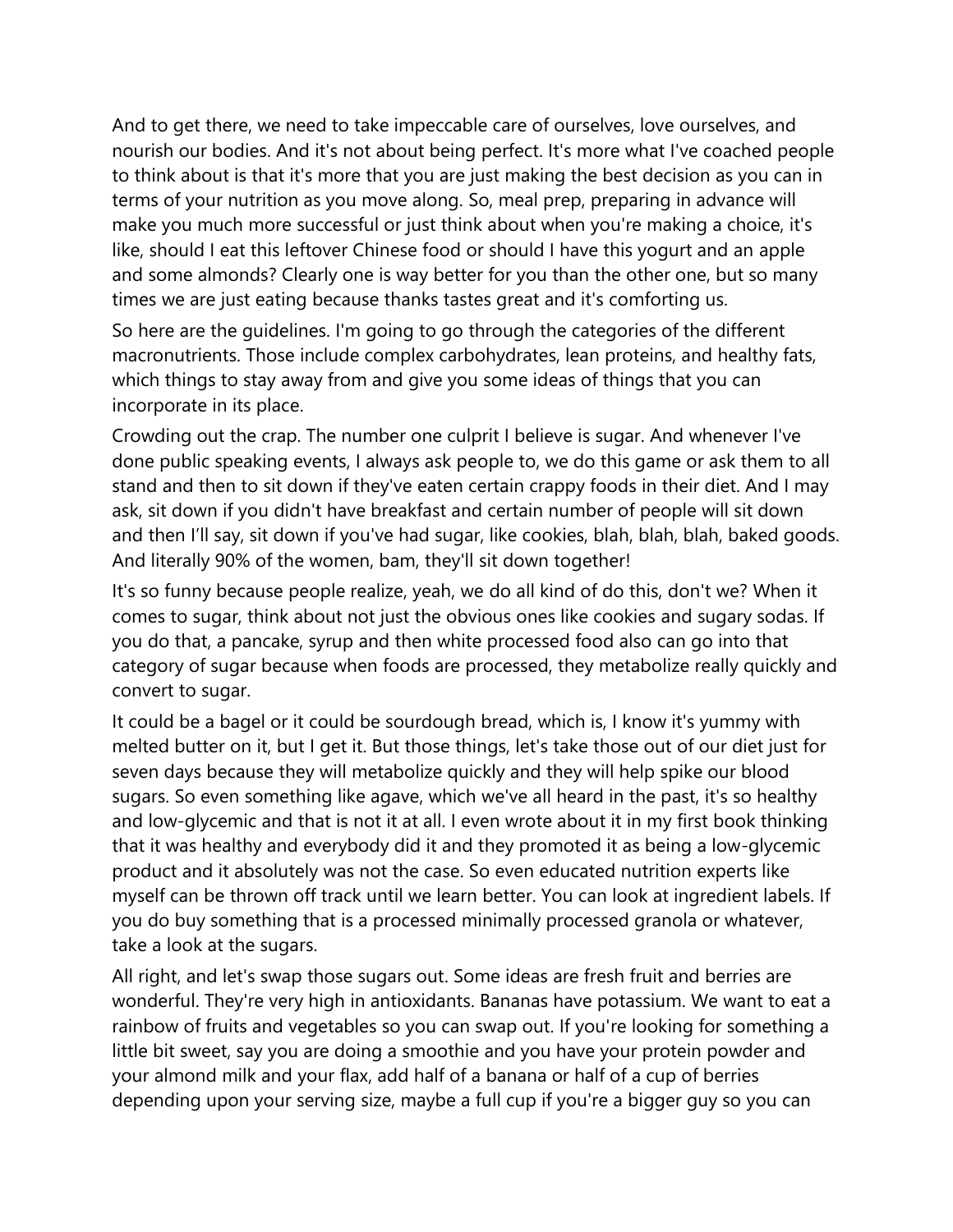include and incorporate some of these things into your smoothie. The reason that we want to eat it in combination with other things again is so that it metabolizes slowly and it does not hit your blood sugar. So, I believe everybody should eat like a diabetic so they don't become one and that is balanced macros, smaller meals more frequently through the day.

Other good alternatives that are natural and can be used say in your coffee, your tea or baking is honey and that is still sugar for a certain. However, it does also have other health benefits, especially if it's from local bees and it's also high in antioxidants. If you are going to have sugar, local honey is a good option. I also enjoy some plant-based sweeteners that I'll share with you like Truvia, which is a combination of Stevia and erythritol and both of those are plant-based. One is from the leaf; the Stevia leaf and I believe erythritol is from a plant bark and so it is sweet but it does not add calories to your food and it also does not impact your blood sugar. And then Monkfruit also provides sweetness and Monkfruit is often combined into these, some of these other natural product blends and it also provides sweetness with very few calories. It also does not spike your blood sugars and they sound artificial but they're not.

They are all good for you. I use all three of those in my Toni's Protein Meal products and it gives that sense of sweetness, not overly sweet, you don't want to overuse it, but just a hint of sweetness and there are no calories in it and the right balance of macros so it doesn't mess with your blood sugar. So, they're all really safe and healthy for you. If you haven't tried them, I'm sure you can find them locally.

Next in what I still call the sugar category is alcohol and I'm talking about beer, wine margaritas, hard liquor. They are full of sugar plus hard alcohol of course, which margaritas. Red wine, if you're going to drink, it is the best for you. It does have antioxidants and some other healthy properties, but it also does convert into sugar. A part of it and the alcohol portion is it's something your body doesn't recognize.

It's like a foreign substance, so what happens is when you drink, your body doesn't recognize the alcohol and your sugar levels rise because there is also sugar right from the fruit. It's fermented and what happens is your pancreas just says, "oh no" and that it secretes insulin and that insulin is going to grab that circulating glycogen and it's going to go straight into fat storage. All right, so the other thing too just to recognize is if you're a white wine drinker, and I know some, some women are mostly women, not some, it's not so much guys that I have seen anyway, but that has like four times the amount of sugar in it. So, if you're going to drink a wine, red is best white. I would stay away from, if you can maybe convert yourself over to being a red wine drinker.

But just super minimally like balances everything right when we drink wine, not only does our blood sugar escalate, but then our bodies do store it directly into fat. And then when we drink wine, we also let our guard down. We start eating some other things that maybe aren't so good for us. It's ideal, especially for this, these next seven days just cut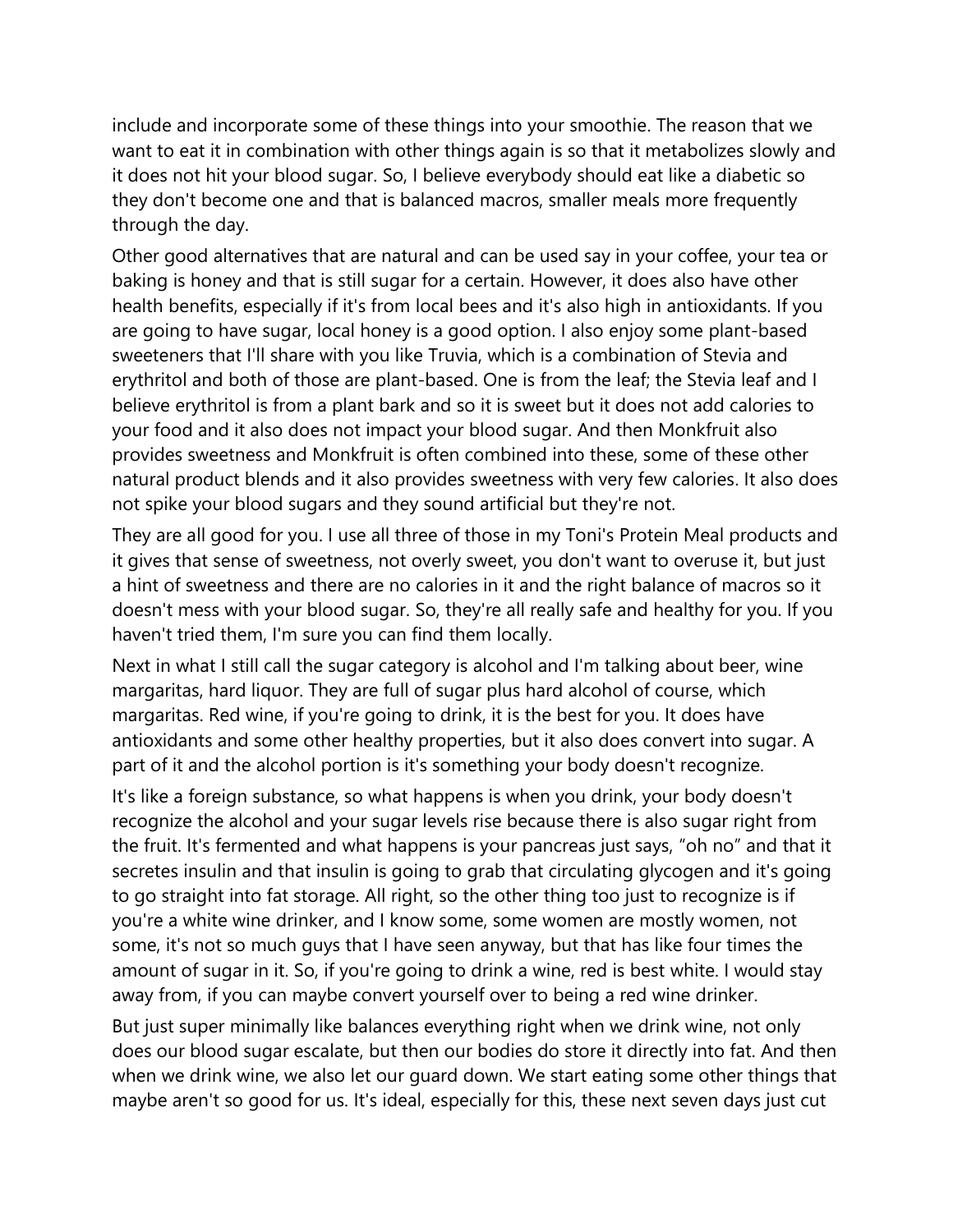out all the alcohol and that's includes beer and wines. Hard liquor for sure and that remember that up to four days later can impact your blood sugar. It actually wakes you up in the middle of the night. So, if you aren't sleeping well, this would be a great thing to swap out and you can swap it out for your favorite healthy beverage. Just make sure you have something on hand, like an herbal tea. Make a pitcher for the refrigerator and the summer you can add lemon slices.

The amount of fluid that you need is one ounce for every half pound of body weight. Say you weigh 150 pounds; you need to drink 75 ounces daily and that's a minimum and that's on a normal day. And if it's not overly hot. So obviously we want to drink a lot more when it is.

Another thing we need to cut out is artificial ingredients. And I include diet beverages and I used to be a diet Coke addict. Like seriously, I would leave the house in the middle of the day just to go to a local drive through to get a diet Coke. And I had to have a diet Coke fresh from the machine. It did not taste the same as from the can. And I would want a big cup with a lot of ice and a straw and I would just suck that down. And it made me feel good. I frankly do not know what's in diet Coke, but I think it's very addictive and it certainly was for me.

And this was about four or five years ago and it took me at least a year to get off the diet Cokes. I would crave them. And the thing about artificial ingredients and especially diet beverages of any brand is that they are so acidic and they have so many chemicals and it takes about, if he can imagine this 30 glasses picture, 30 glasses of eight ounce cups of water, all lined up, 30 glasses to flush out the acidity that's created by one diet soda, just one diet soda. It takes 30 glasses of eight-ounce cups of water to flush it out. That is how acidic your body can be. And if you think about how much acid is in our system and how much that sets us up for disease and illnesses because when our body is acidic instead of alkaline, you know, we can talk about pH balance here just for a bit.

An alkaline environment is really inhospitable for cancers and disease and sicknesses and viruses and bacteria and funguses. So especially as we're going through this Coronavirus situation, making sure that our pH is balanced at like 7.0, to 7.2. It is really important rather than going acidic, and most of our bodies will tend to go more acidic than alkaline. So, if you can remove the acidic types of foods like alcohol, coffee, sugars, artificial sweeteners, then we're going to be much better off as far as being able to balance our pH and adding in things like fresh plants, greens and fruits, which we should be doing anyway. To swap out these artificial ingredients, we can include things like sparkling water with lemon or lime and read food labels to make sure artificial ingredients like food colorants, or preservatives are not included. Like the fewer ingredients, the better.

All right, next step is refined white foods, and this would be foods like white flour, sourdough bread, bagels, cinnamon rolls. Those are my favorite, cinnamon and sugar,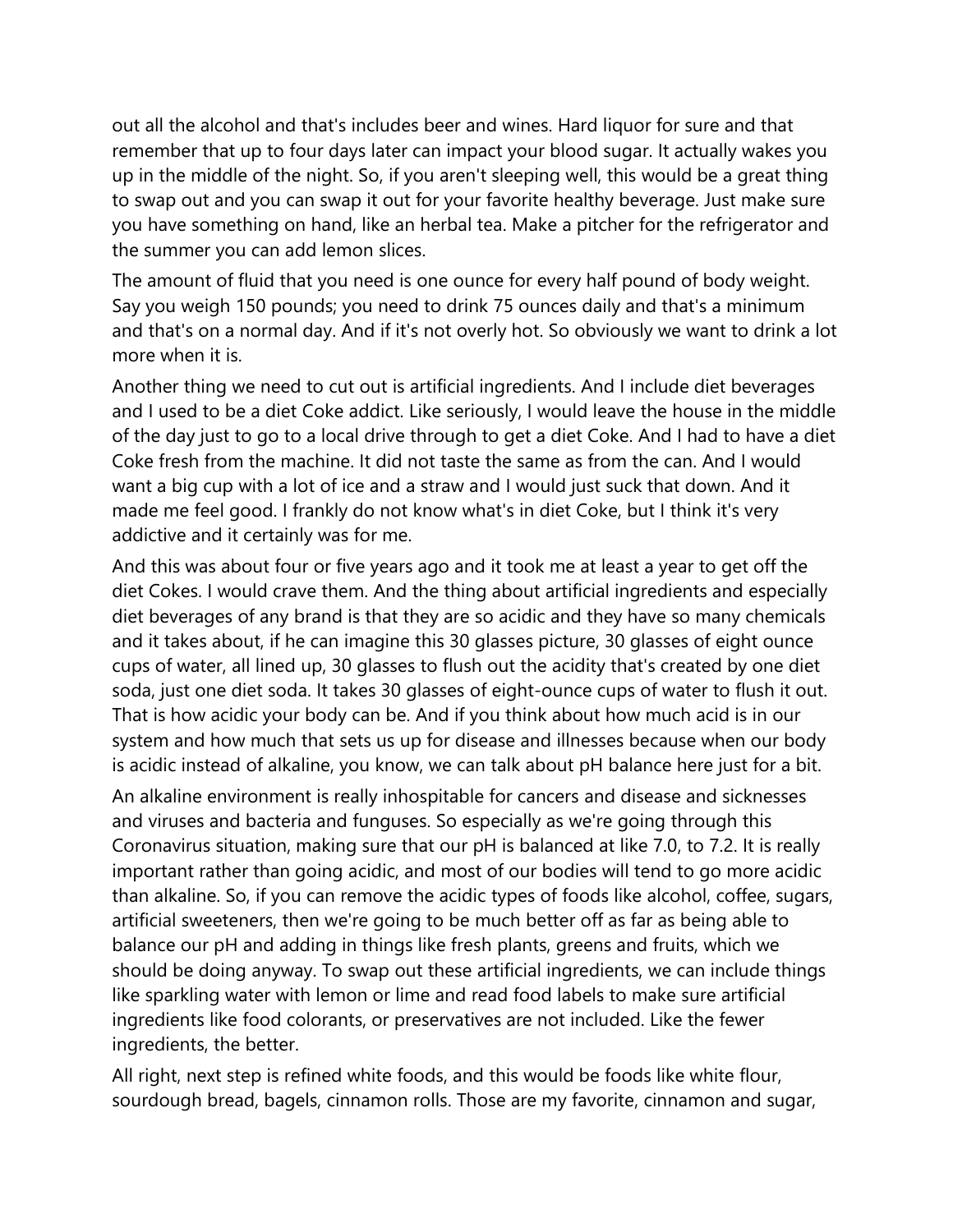especially with big sugar crystals on them. Here I am, I'm fantasizing about cinnamon rolls. I just love cinnamon and sugar. Anyway, what can I say? Croissants. Doughnuts, white bread. Breads aren't bad if they're whole grain and breads get a bad rap because they're considered a carbohydrate, which they are. And I'll hear people say, I don't do carbohydrates, I don't eat carbohydrates and I will respond with, well you eat vegetables and fruits, don't you? Right? Oh yes, of course. All right. The difference is that of course there are different nutrients and all these different carbohydrates, but where I think carbohydrates get a bad rap is that carbohydrates that are good for you are whole grains, right?

And so the carbohydrates that aren't are processed, and the difference I think where people might think it makes them fat or I've heard people say that or help makes them put on weight, is that a carbohydrate, a healthy carbohydrate like brown rice or quinoa is about 200 calories per cup. It's much more calorie dense than say a cup of spinach might be a cup of spinach is probably 50 calories. And then a cup of whole grain is 200 so you can see it's four times more calorie dense. So, you just eat a little less of it. But there are so many nutrients in it. I just wanted to dispel that, that thought that people had that, oh my gosh, I just can't eat whole grains. You can in moderation and there are certain nutrients you can't get any other way.

Especially if you're vegan, you need those whole grains to pick up some of those proteins like in quinoa. Back to overly processed white foods, when you eat white food, like I mentioned before, your body metabolizes it really quickly, right? What happens is say if it's like a white rice or flour, that outer coating of fiber and nutrients is removed. It just breaks down so much faster in your system. And that's again, when our pancreas starts to secrete insulin and that insulin binds with those sugars and it drives it straight into fat storage. You're hearing me talk about fat a little bit and I'm not talking really about losing weight during this situation here. I'm talking about just saying how your body works and how we want to have good body composition and to feel good and to do that we need to really look at metabolizing and how our bodies work.

So, to swap it out, instead of refined white foods, some ideas for you would be 100% whole grain. If you're looking at a loaf of bread, if it says whole grain or whole wheat, that's not good enough. It has to say 100% whole grain or 100% whole wheat and that goes from breads to tortillas and that kind of thing. Then other great sources of whole grains would be brown rice and quinoa. Quinoa is actually fairly good as far as a plant source for protein. It has I think four grams per serving and then sprouted grain breads are also good.

Next is saturated fats and those are fats that are solid at room temperature. So, butter, red meats, sausages, you know, you see a sausage and refrigerator the next morning and it's so congealed and, and it's, to me it's just kind of gross, but that's just me.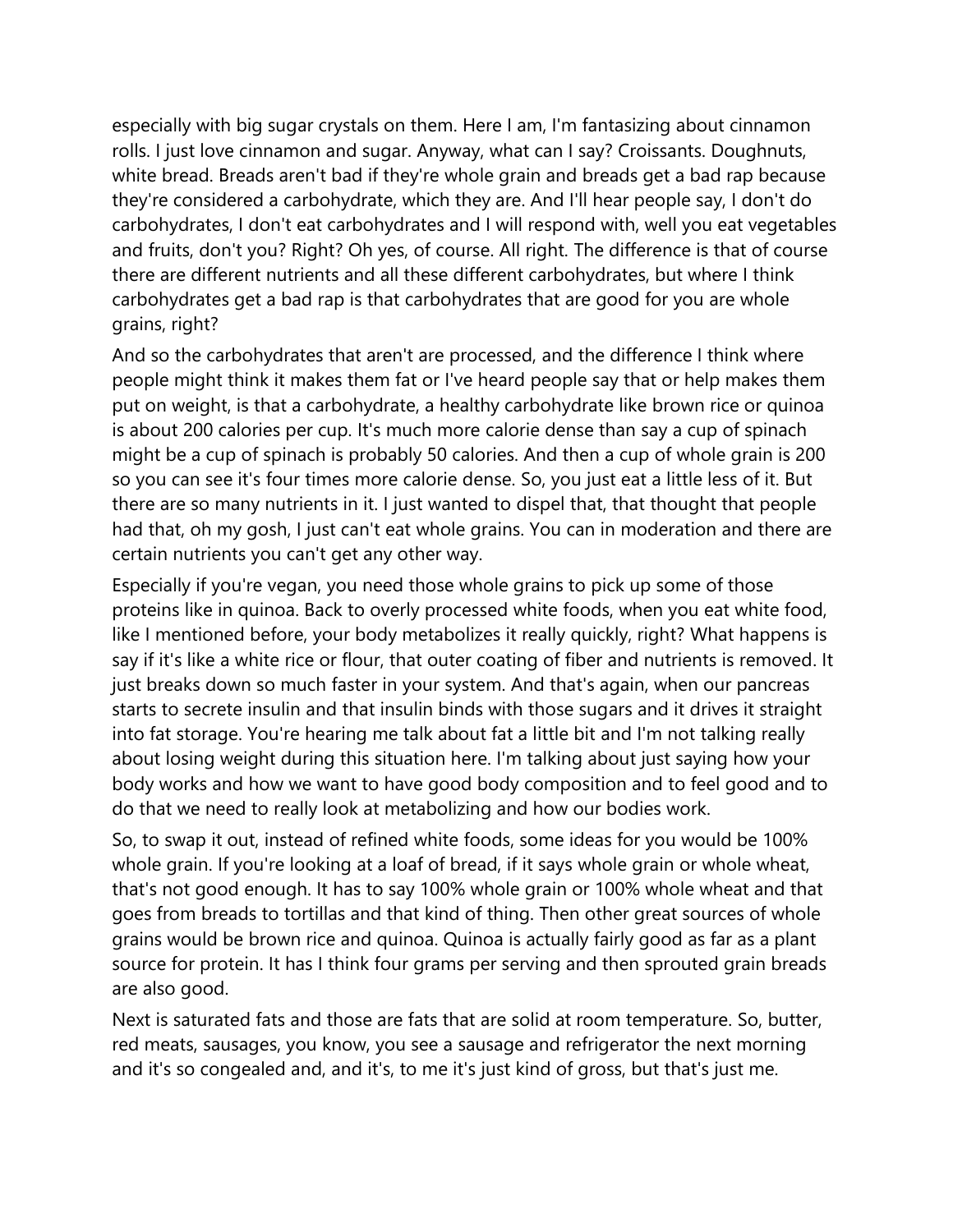It contributes to all kinds of arterial diseases. We want to swap out those saturated fats for healthy oils. And when we think about healthy oils, those would be oil, avocado oil, flaxseed oil. And then we can include things like whole avocados in our meals. And when you eat flax seeds, say you're putting flax seed in a smoothie, that will pretty much grind it. But flax seed, just to keep in mind, it has to be ground, otherwise our bodies are not going to break it up. All right? So, it has to be blended or ground before you eat it. It is just too hard on our digestive system. And then you may not be able to get some of these things, but hopefully you have at least all olive oil in your cupboard. You can swap that out if you're not already using it.

And we want to incorporate these healthy fats because they are high in Omega threes and also like salmon, right? Wild salmon, not farmed salmon. But these omega-3's we want to really boost and reduce the Omega-6s, like some of these polyunsaturated fats, like in corn oil and safflower oil and those kinds of things. And then the Omega-9's are our saturated fats and we get plenty of them already. We really want to focus on crowding out those saturated fats and bringing in more Omega-3's. And it's that ratio that you want, which is higher Omega-3 to the Omega-6's and 9's.

The strategy is to crowd out all those unhealthy foods with healthy foods. Here are some tips to help you incorporate some healthy foods into your diet.

The first is that in every meal so that you regulate your blood sugar and you can stay fuller longer so you don't have cravings, is think about combining and focusing on first a lean protein.

And then you can add a complex carbohydrate and then a healthy fat in every meal. So just for example, it would be like three ounces of a chicken breast and maybe half of a cup or three quarter of a cup of brown rice. And then some avocado. You have your lean protein, your complex carb and your healthy fat, and you can see that when you have this type of meal and the proportions are right and you're hitting them. You don't have to worry too much about calories to start. Like this is not about weight loss. I would just say eat enough so that you're not hungry and you stay satiated and your blood sugars regulated for about four hours. Like if you eat that balanced meal of the right amount of calories, you're not just grazing a hundred calories here, 200 calories there, that's going to mess with your blood sugar and you're going to be hungry in an hour and then you're going to want to eat again.

So that is not ideal. It's kind of like when you are hungry and you have an apple and say that's a hundred calories and it's a pure carbohydrate, which is great. It's a healthy carbohydrate and it has fiber. But when you eat that one apple, because it does, you are not eating it with a healthy fat like almonds or something and you're not eating it with some protein, then you're going to metabolize it, digest it much faster, and then you'll be hungry again. We want to be able to eat frequently enough so our blood sugars regulated but not go too long because after say five, six hours, your blood sugar starts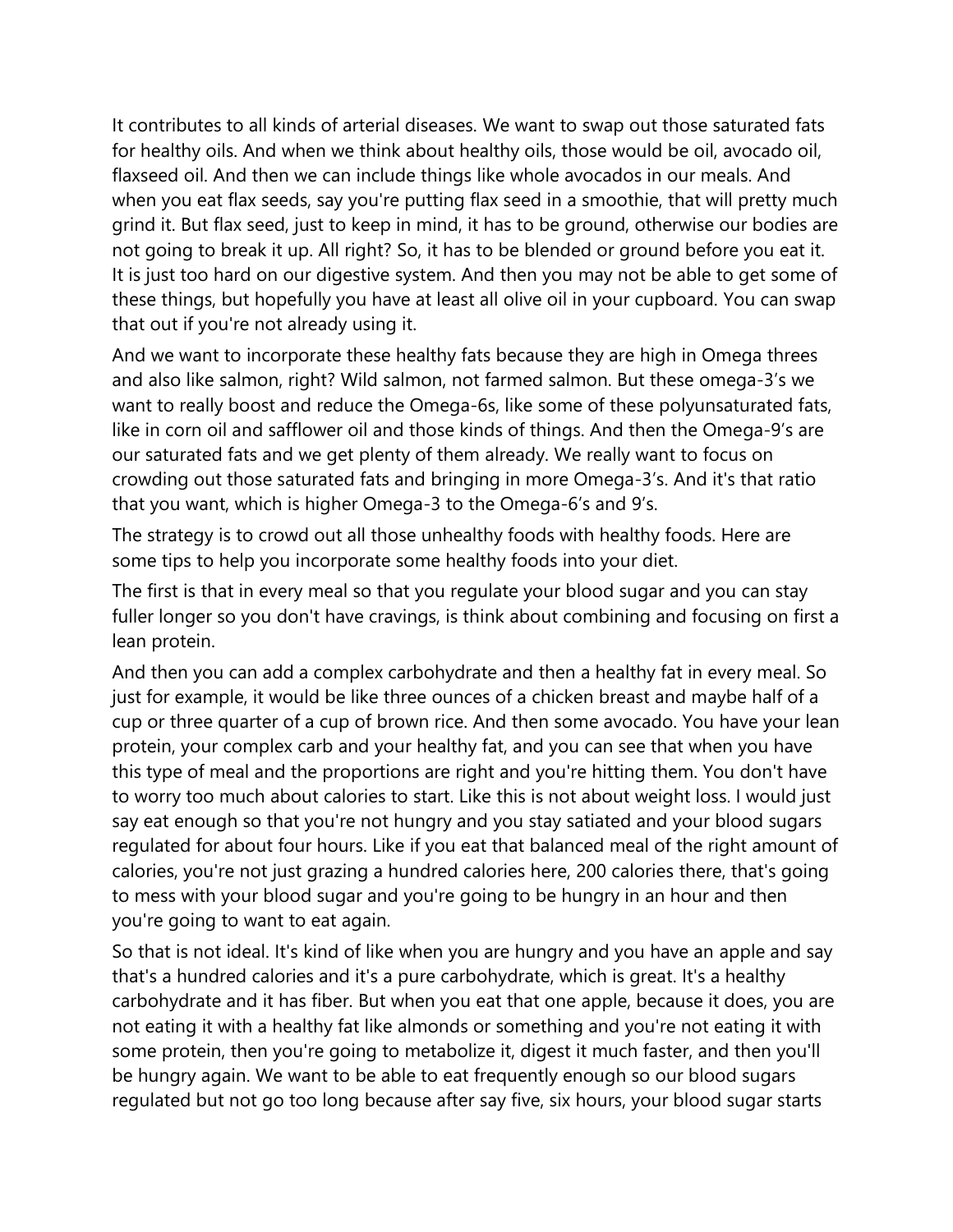to drop again. And what happens when our blood sugar drops, is your body is protecting your brain, which needs pure carbohydrates to function. So, your body starts going after the carbohydrates and it'll start metabolizing your muscle because we don't have any more circulating glucose. Glycogen is made and stored in our liver and our muscle cells, both of which break down the glycogen into glucose, into your body for immediate energy.

We want to do is be able to fuel our body, have the right amount of calories, and eat the right combination of healthy foods. Our blood sugar stays regulated, and what that does it, it improves our body composition. We want to maintain our muscle. So not going too long in between meals. I would just eat what you need to be satisfied and then you'll, you'll know, obviously you'll know your portion sizes, you know what's too much, what's not enough. And I always serve my foods on a small plate or a small bowl and I never put foods directly on the table. I serve myself in the kitchen and then I go sit down to eat and I take what I, what is the right portion for me and I, and I make things that are, that are balanced and then I don't really go back for seconds.

The other thing I do is I don't eat between meals and I don't eat after dinner unless I have to. So, say before bed, if you do feel like you're hungry, like maybe you've eaten at six or seven o'clock and it's 10 or 11 o'clock at night and maybe you can't fall asleep. And I know that I have those nights sometimes. And so, I'll get some almond milk and I'll just heat it up and put some cinnamon in it because that does help regulate blood sugar. But I just heat it up and it's comforting and it takes the edge off being hungry and I'm able to fall asleep. I really love doing that. And the other is there is a hot tea, it's called Good Earth Sweet & Spicy. I'm sure you all remember the Good Earth restaurant in California. I'm not sure if it's outside of California, but they had this amazing tea and they used the cinnamon that has a very high oil concentration and is just so good and helps cut the cravings.

It tastes sweet, but there's no sugar in it and it helps regulate your blood sugar. So they do sell that commercially now, which I love. I always make sure I get the decaffeinated version. Those boxes look almost identical so they're really easy to, to get confused. So, anyway, I would just do your best and if you have a day where you feel like, you know, I just really gave it a good effort, maybe it wasn't perfect, just go ahead and consider that a successful day because you're making changes in your improving where you are and that's all that really should matter as you're making sustainable lifestyle changes. And if you're eating total crap night right now and you cut most of it out, that is a huge change too, even if there's some left in your diet. I'd rather that we look at this as not black and white, but as transitional strategies to get you to where you really need to be. I guarantee that if you do this for seven days, crowd out anything that's unhealthy, try to get as many veggies as you can and balance each meal so that you stay satiated and you can cut the cravings. I guarantee you will feel amazing!